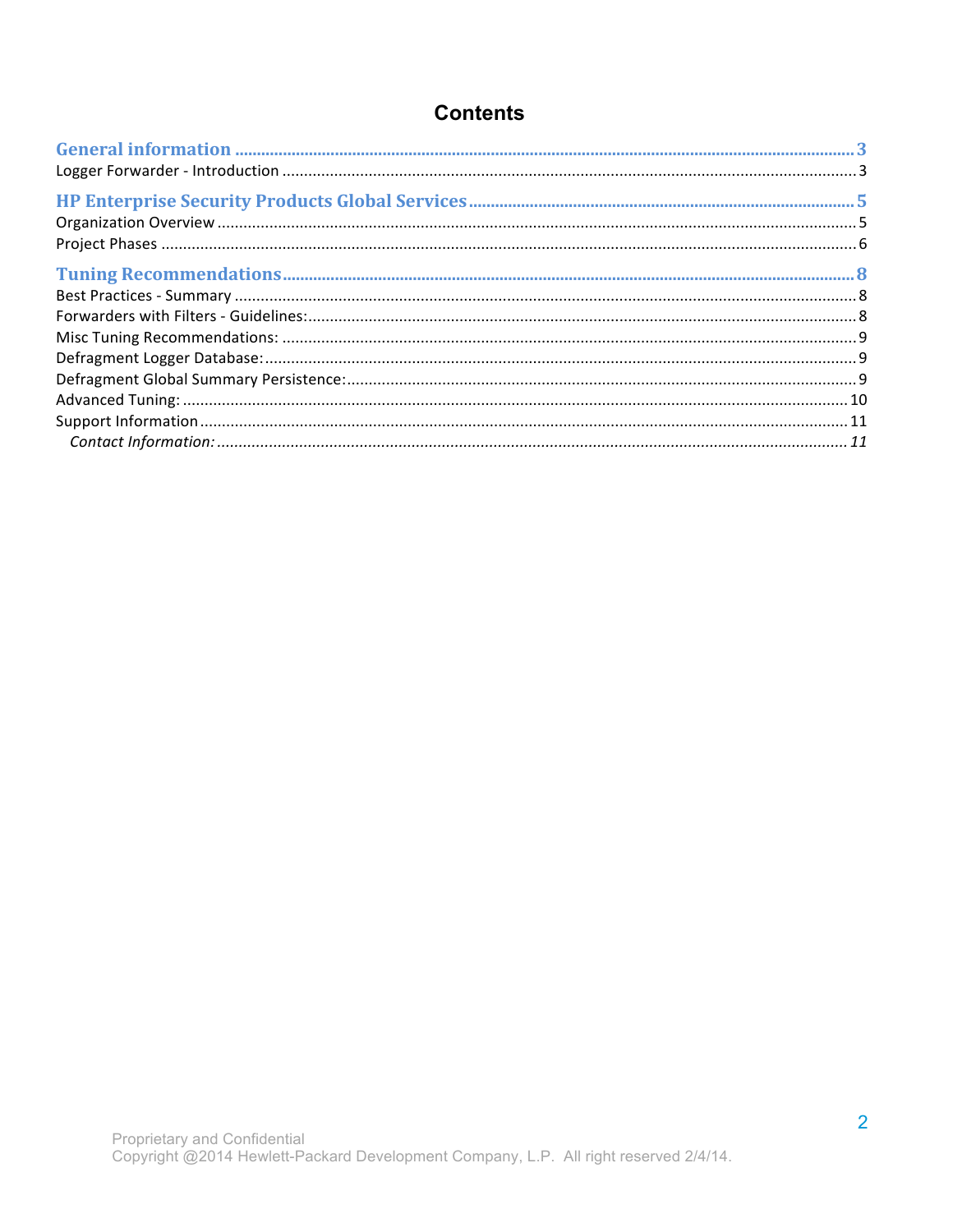# **General information**

### **Logger Forwarder - Introduction**

Forwarders send all events, or events which match a particular filter, on to a particular host. The ability to define a different filter for each forwarder allows Logger to divide traffic among several destinations. For example, because Logger can handle much higher event rates than ArcSight Manager, Logger might be used to forward events to a number of ArcSight Managers. Forwarder filters make it possible to split the flow between the Managers, using one forwarder for each Manager. Additionally, forwarding enables you to send a subset of events to other destinations for further processing while maintaining all events on Logger for long-term storage.

The forwarding filter is a query that searches for matching events, optionally within a time range. You can create two types of forwarder filters—continuous and time-range bound.

A continuous filter constantly evaluates the incoming events and forwards the matching ones to the specified destination.

A time-range bound filter uses a time range in addition to the specified condition to determine whether an event should be forwarded to the destination. If the event falls within the specified time range and matches the specified condition, it is forwarded; otherwise, it is not. The Logger receipt time of an event is used to determine whether an event will be forwarded to a destination when a forwarder filter specifies a time range by which events are evaluated for forwarding. Once a forwarder has forwarded all events within a time range, it does not forward any more events.

A forwarder only forwards events from the Logger that it is configured on; it cannot forward events from peer Loggers.

A forwarder's operation can be paused and resumed at any point in time. When a forwarder resumes operation, forwarding resumes from the last checkpoint that was established before the forwarding operation was paused.

You can also disable and re-enable a forwarder. When you re-enable a forwarder, all previously established checkpoints are removed and forwarding starts over again as per the forwarder configuration-forwarders with continuous filters start from the current time, while forwarders with time-range bound filters start from beginning of the configured time range.

Forwarder types include UDP Forwarder, TCP Forwarder, Connector Forwarder, and ArcSight ESM Forwarder:

**UDP**: UDP forwarders forward events by using the User Datagram Protocol.

**TCP**: TCP forwarders forward events by using the Transmission Control Protocol.

**Connector Forwarder**: Connector forwarders send events to the Logger Streaming Connector.

**ArcSight ESM**: ArcSight ESM forwarders send Common Event Format (CEF) events to an ESM Destination. The built-in connector on Logger is used to forward these events to ESM.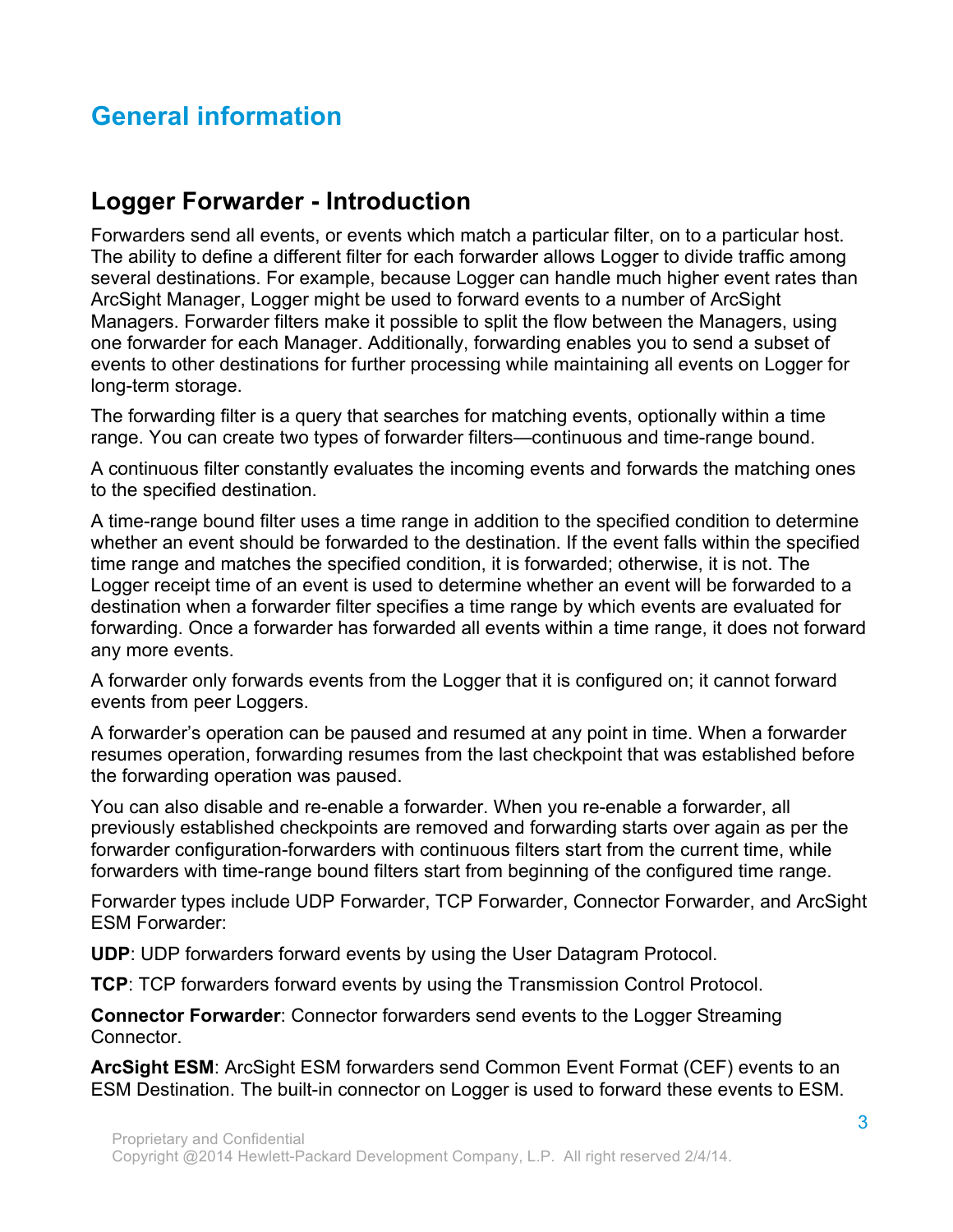Prior to Logger 5.2, you could only specify a regular expression query for the filter. However, starting with 5.2, you can also specify indexed search queries (known as Unified Queries). Doing so enables you to take advantage of the indexing technology to quickly and efficiently search for events to forward.

**Note**: Unified query-based forwarders forward events once they have been indexed. Therefore, these forwarders can exhibit "bursty" behavior because indexing occurs in batches on Logger. You might notice the bursty behavior in the EPS out gauge (on top of the Logger interface screen)—the gauge will display high EPS level as a burst of data is forwarded and then drop back to normal level.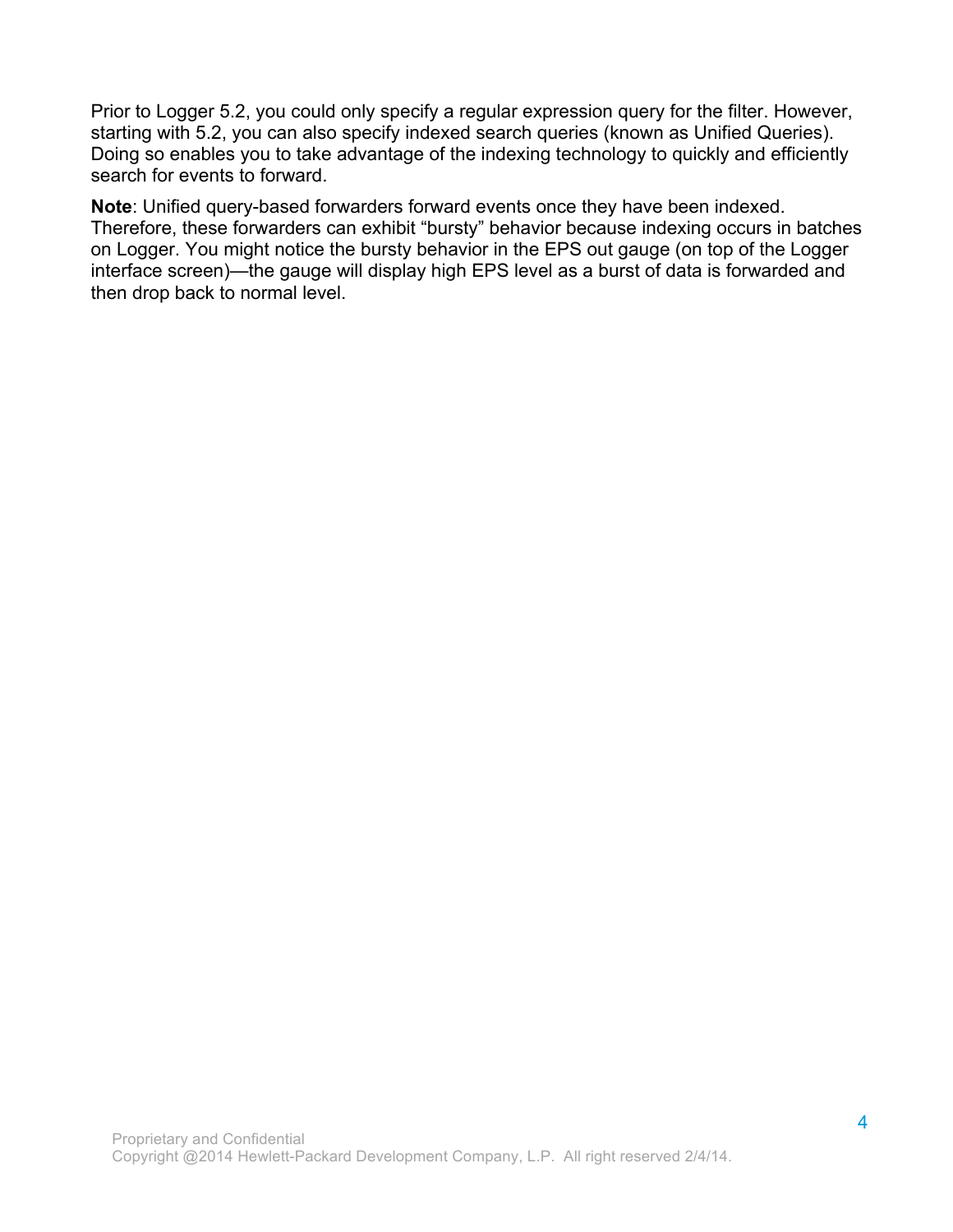# **HP Enterprise Security Products Global Services**

## **Organization Overview**

HP Enterprise Security Products (ESP) Global Services enables customer success by providing world class Education and Consulting Services tailored to meet customer needs. Whether you're just starting to plan your security strategy, beginning a compliance monitoring program, or you are enhancing an existing security program, HP ESP provides the customized training, tools, and expertise needed. Through our work with companies of all sizes in a wide range of industries, we have accumulated the experience and credibility needed to make your project a success. HP ESP Global Services is comprised of the following practices:

**HP ESP Education:** HP ESP Education offers of range of learning options for HP ESP customers and partners. Services include:

- *Instructor-led training at HP ESP and customer facilities*
- *Computer-based and self-study training*
- *Certification programs and tracks*

**HP ESP Consulting:** HP ESP Consultants assist customers throughout the project lifecycle including strategy and planning sessions, requirements gathering, design and architecture, implementation, and operations. System functionality will be verified, performance testing conducted and benchmarks for the system documented. Customers will learn how to create and manage the power of HP ESP. The end result is a solution that has been tailored to your unique business needs and ensures that you leverage the full power of HP enterprise security products.

**Security Operations:** HP ESP's Security Operations consultants assist customers in the development of an internal security monitoring and response capability. Delivered as an HP ESP global services engagement, our consultants will gather your organization's business and technical requirements to develop and implement security operations that address the needs of your business. Our consultants accelerate your HP ESP product implementation, help you meet your business objectives and requirements in a timely fashion, and shorten the learning curve for customer personnel. Ultimately, the solution can provide cost savings due to the operational efficiencies gained by mature security operations founded on the ArcSight ESM infrastructure.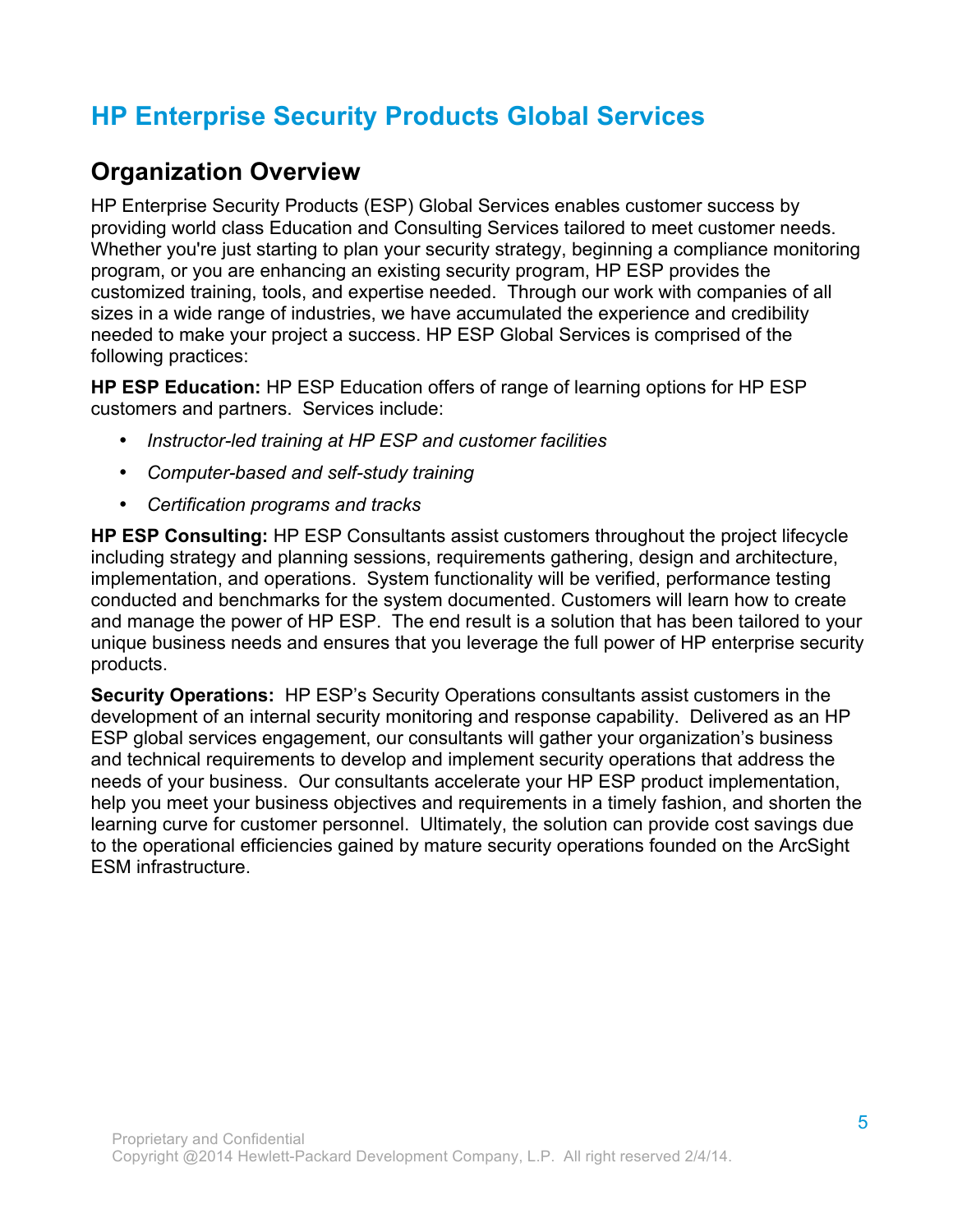# **Project Phases**

HP ESP executes a four-phase project strategy for the establishment of a **Universal Log Management** capability as outlined in the following sections on the next page.



**Phase I: Assess & Design:** This phase of the methodology is designed to gain an in-depth understanding of the customer's environment. Business drivers are defined**,** stakeholders identified, and requirements (i.e. use cases) derived. From the information gathered, a solution is designed and architected to satisfy the specified requirements. Resource requirements are communicated and tasks prioritized according to the customer's need.

**Phase II: Implement:** This phase of the methodology involves implementation and integration of the various technologies required to satisfy the requirements. Installation and configuration of ESM, Logger, Connector Appliance, and NSP are typical activities for this phase.

**Phase III: Mature:** This phase involves technology optimization & tuning as well as performing health checks. The phase also involves identifying additional use cases and incorporating them into the existing solution to extend capabilities of the solution.

**Phase IV: Transition:** This phase involves the knowledge transfer in the area of intrusion analysis, incident response, and escalation procedures to ensure the customer can successfully respond to identified incidents leveraging the implemented solution and defined process and procedures.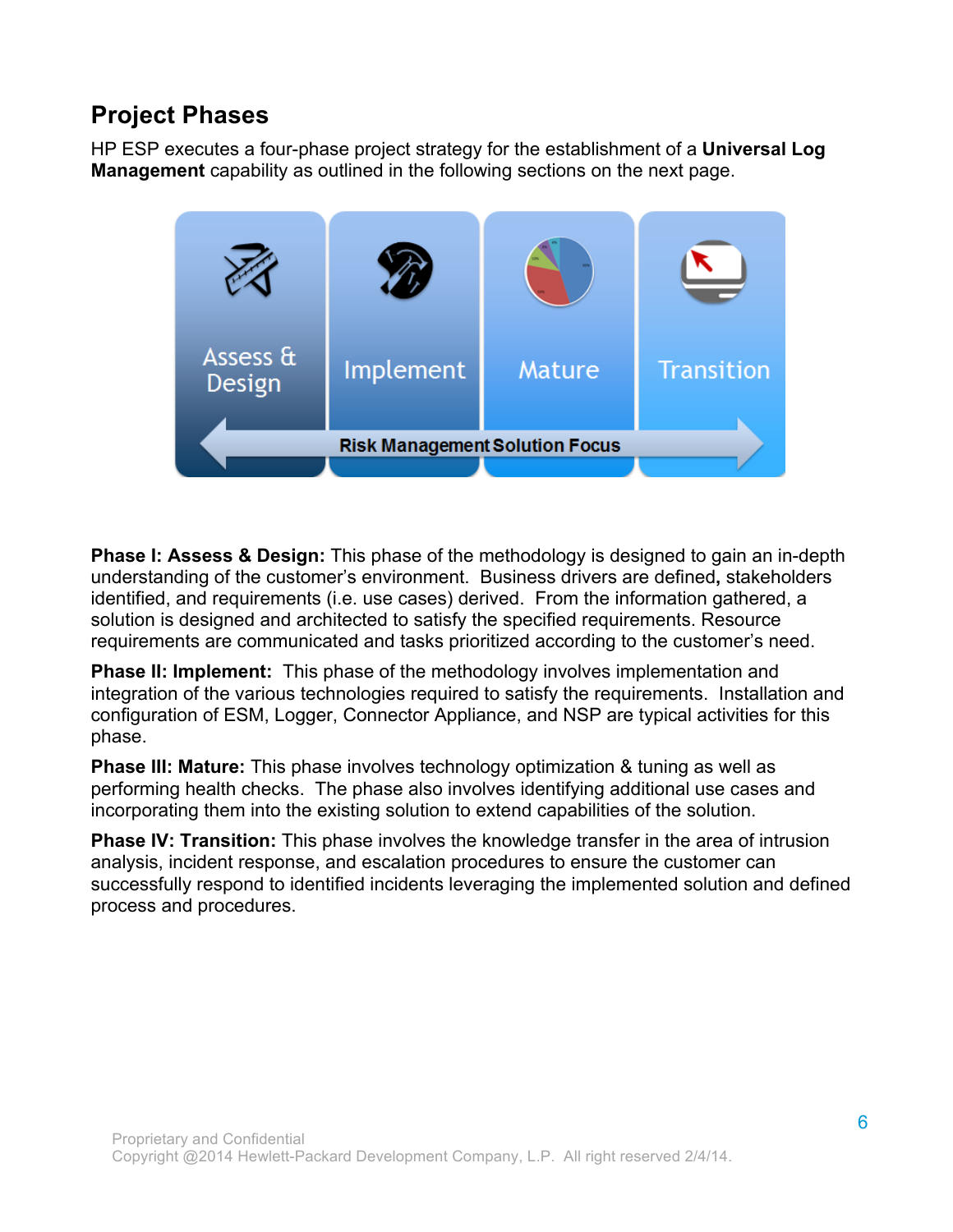#### **HP ESP Deployments using the phases above**

The following chart depicts how a typical deployment maps to the methodology.

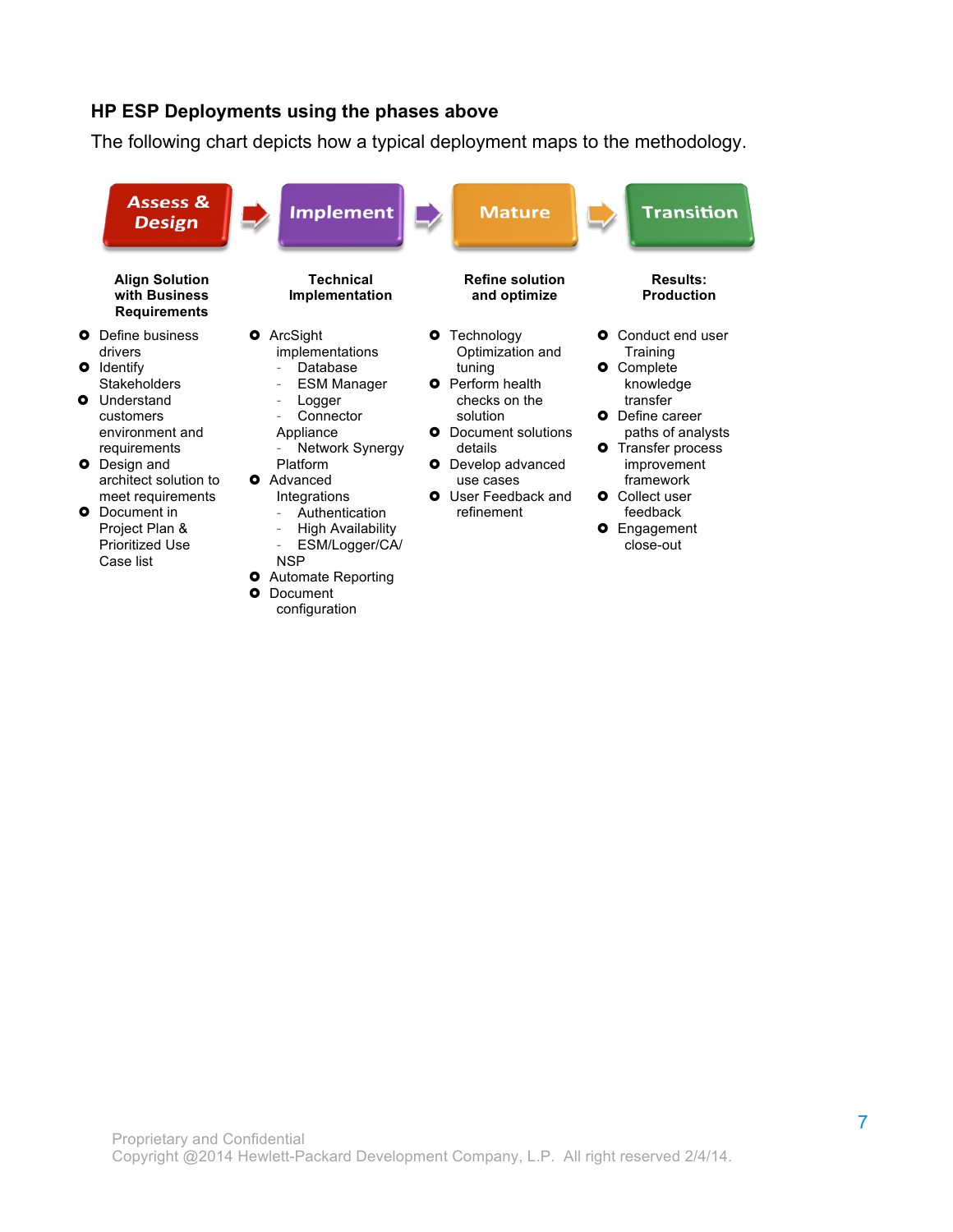# **Tuning Recommendations**

## **Best Practices - Summary**

We recommend no more than 3-4 forwarders max. If the customer can use a single forwarder to forward events to a destination, we recommend using a single forwarder. Peak output is on average 3000 EPS total for Logger, NOT 300 EPS for each forwarder. Use one forwarder and apply a filter-out filter on the connector resource in ESM to exclude data that you do not want to forward. Avoid multiple forwarders at all costs

Do not use basic aggregation for Logger's built-in SmartConnector because it is resource intensive. (Basic aggregation is set using the Enable Aggregation (in seconds) field from the ArcSight Console.)

The Logger should be able to forward events to a maximum of 1-2 ESM destinations using 5- 10 forwarders for the average customer's environment (EPS In around 2-5K). If the forwarders use more complex filters and the "EPS In" is a 5-10K or more we can start seeing the Logger server's JVM running out of memory, in which case it is normally recommended to reduce the number of forwarders. Regardless, we recommend reducing the amount of forwarders as much as possible.

Please consider having a fewer number of forwarders when forwarding events to the same ESM destination. Instead you can logically separate the events into several active channels once they arrive to the ESM (e.g from one forwarder). In other words usually there is no need to create several forwarders to send events to the same destination.

### **Forwarders with Filters - Guidelines:**

- 1. Forwarder with no filters: Limit is about 2500 to 3500 EPS to the ESM destination (mostly depending on the event size). So if the incoming rate (EPS in) of the events (all **to be** forwarded) is higher than that, the forwarder will not be sending all the incoming events in real time.
- 2. Forwarder with regex filters: Limit (EPS Out) will decrease depending on the complexity of the regex filter (i.e. it will be lower than the limit in the example #1). For example with rather complex regex having multiple OR boolean operators the limit can drop to a few hundreds EPS Out.

#### **Recommended Remediation:**

To increase the limit in the example #1. Adding the second logical ESM destination is known to help increase the limit to 20-30% with some performance impact on the Logger.

To increase the limit in the example #2. One way is to move the filtering from the logger's forwarder upstream to the source connectors and devices. If the customer does not want to filter out events coming in to the Logger then another suggestion is to separate the events sent by the source connectors by the 2 streams, each of them going to a dedicated receiver. One of these streams will have the events that should be forwarded to the ESM and another one will have the rest (i.e. the events not to be forwarded). That way the forwarder will only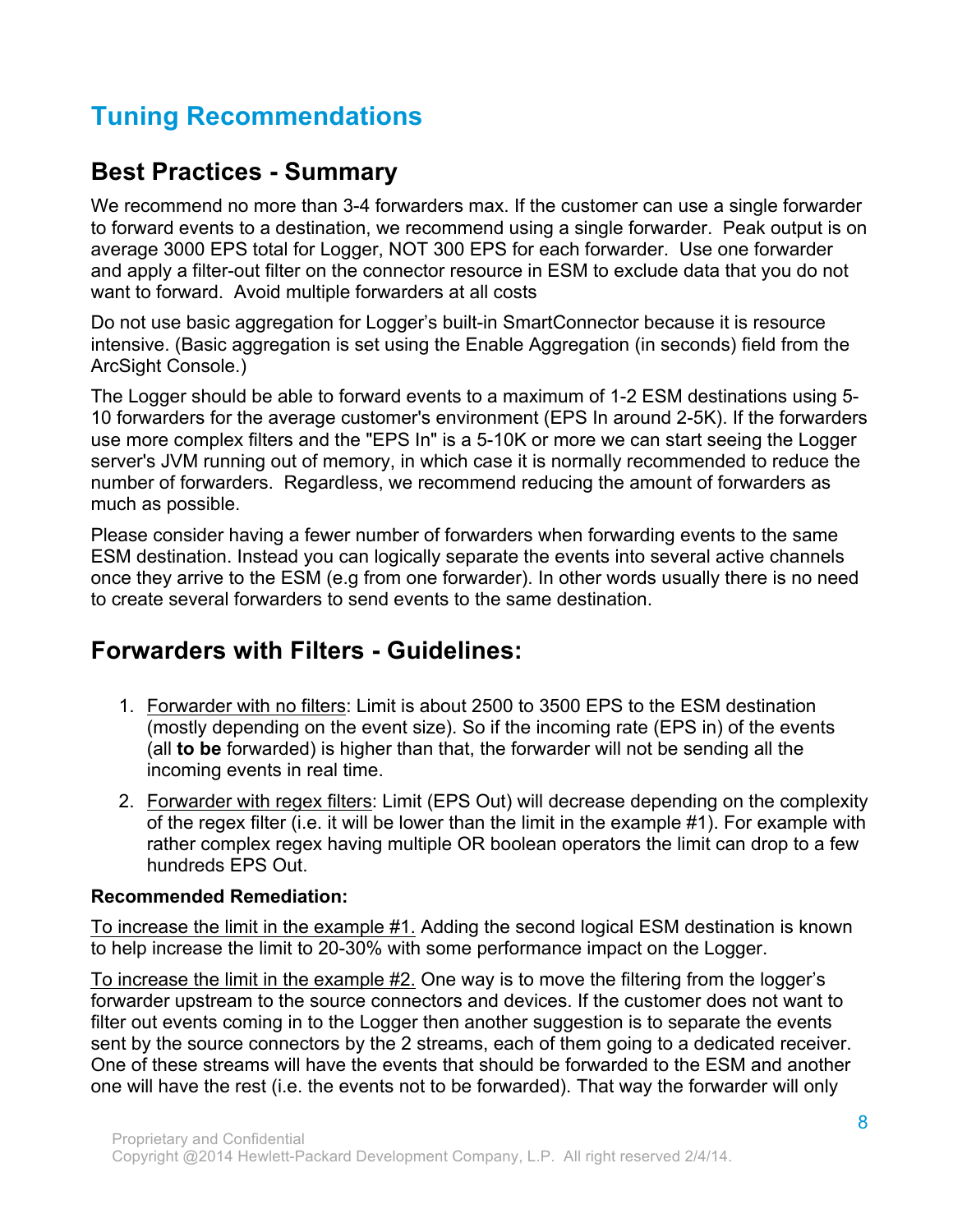point to the right receiver without any need to have regex filters. Therefore its limit will not be decreased by the filters, i.e. will match the limit of the example #1.

# **Alternate Forwarding Method:**

Sending events via CEF to a Syslog destination from Logger can increase the outbound EPS rate up to 5000 to 6000 EPS. All other encrypted destinations have the 3000 EPS limit.

# **Misc Tuning Recommendations:**

- Disable events aggregation (from ESM console).
- Make sure the "preserve raw events" is turned off for the connector (Logger's Forwarder connector in ESM). This is also set at the ESM destination.
- Reduce EPS in (into the receivers) through filtering and aggregation.
- Disable the real time alerts on the Logger, and use rules/alerts within ESM instead.
- Complex queries slow the event feed, use simple queries. Simplify the regex filter at the forwarders
- Filter the Forwarding connector on ESM side for better performance
- Do not stack multiple Forwarders
- Disable DNS lookup on Forwarder connector to ESM
- Increase cache for forwarding connector from 1GB up to 50GB to prevent dropped events.
- Convert RegEx filters to Unified filters.

# **Defragment Logger Database:**

Performance issues in receiver and forwarder operations may indicate the need for a database defragmentation. Please refer to the "Database Defragmentation" steps on page 326 of the Logger Administrator's Guide (5.3 SP1).

# **Defragment Global Summary Persistence:**

Disk space issues or performance issues in receiver, forwarder, or peering operations may indicate the need for a Global Summary Persistence defragmentation. Please refer to the "Global Summary Persistence Defragmentation" steps on page 331 of the Logger Administrator's Guide (5.3 SP1).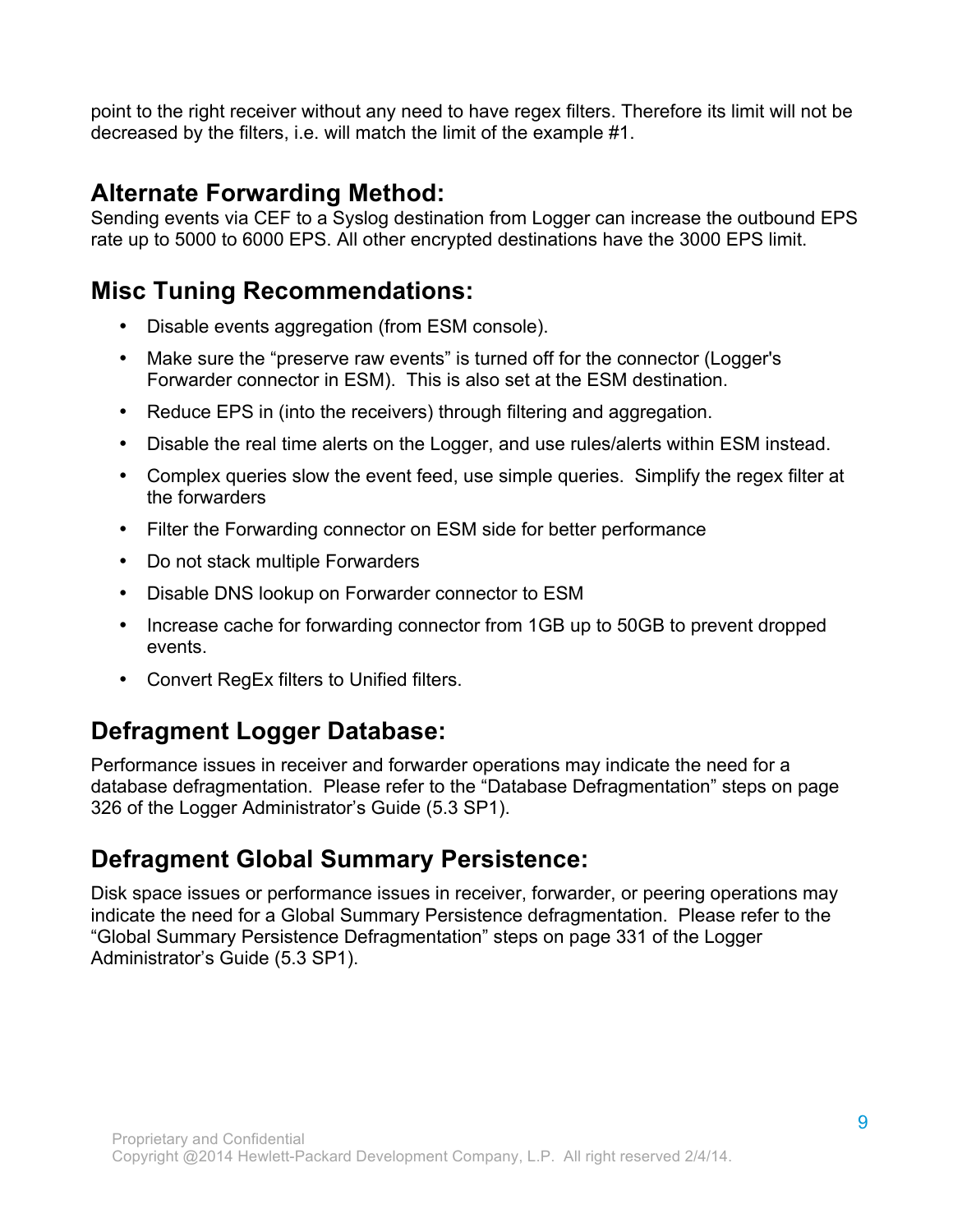# **Advanced Tuning:**

**NOTE:** It is strongly recommended that you engage HP Professional Services to perform and evaluate the results of any advanced tuning steps, as they may result in reduced performance.

When the forwarding connector is registered to ESM you can modify the batching settings:

Increase the batch size and decrease the interval. This will cause more events per batch and more frequent batches getting sent. This is the easiest change as it can be made via the ESM console.

From an SSH connection you can make some additional tweaks:

#### **1. Modify the memory available for the forwarding connector.**

If the Forwarding Connector is trying to move a lot of data it can get into yellow/red zone and stop processing events.

To tweak this you can perform the following:

vi /opt/arcsight/connector/current/user/agent/agent.wrapper.conf

Modify and then save the file with the following configuration:

wrapper.java.initmemory=512 (default is 256)

wrapper.java.maxmemory=512 (default is 256)

**Note**: Don't add too much memory as the Logger has a fixed amount. If you allocate too much here you can impact something else. You must restart the forwarding connector (or the logger) for this to take effect

#### **2. Increase the number of HTTP transport threads.**

It is possible to increase the number of HTTP transport threads available for log transfer.

vi /opt/arcsight/connector/current/user/agent/agent.properties

Add the following line to this file:

http.transport.threadcount=2

**Note:** You must restart the forwarding connector (or the logger) for this to take effect